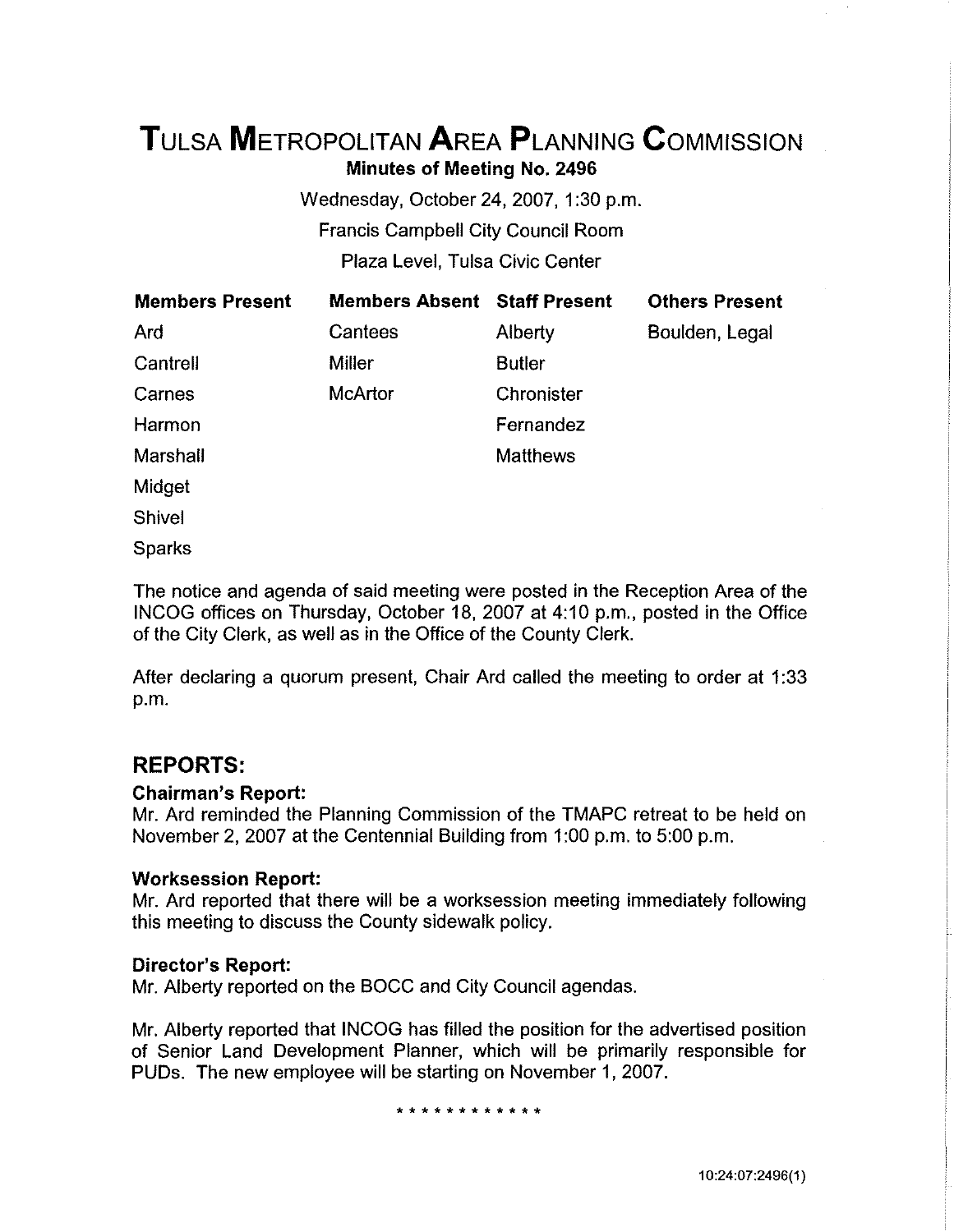Mr. Midget in at 1:35 p.m.

Mr. Ard read the opening statement and rules of conduct for the TMAPC meeting.

# COMPREHENSIVE PLAN PUBLIC HEARING

Resolution amending the District 6 Plan Map and Text, a part of the Comprehensive Plan for the Tulsa Metropolitan Area by adopting the Lewis Study, East 15<sup>th</sup> Street South to East 21<sup>st</sup> Street South (Resolution No. 2496:888).

#### STAFF RECOMMENDATION:

# PROPOSED PLAN AMENDMENTS AS A RESULT OF THE LEWIS STUDY October 24, 2007

#### District 6 Plan

Plan map: Show boundaries of the Lewis Study on the District 6 Plan map properties fronting onto or siding onto South Lewis Avenue between East 15<sup>th</sup> Street South and East  $21<sup>st</sup>$  Street South – and identify as a Special District.

Plan text: Renumber policies under Specific Areas as follows.

Adopt as Policy 3.5 Lewis Study Area:

The Lewis Study, as adopted and amended by the City of Tulsa Council, is hereby adopted as part of the District 6 Detail Plan, a part of the Comprehensive Plan for the Tulsa Metropolitan Area. Its boundaries are as set forth on the Planning District 6 Plan Map.

Renumber existing Policy 3.5 and following text accordingly.

#### RESOLUTION NO.: 2496:888

# A RESOLUTION AMENDING THE DISTRICT 6 PLAN MAP AND TEXT, A PART OF THE COMPREHENSIVE PLAN FOR THE TULSA METROPOLITAN AREA BY ADOPTING THE LEWIS STUDY, EAST 15<sup>TH</sup> STREET SOUTH TO EAST 21<sup>ST</sup> STREET SOUTH

WHEREAS, Pursuant to Title 19, OSA, Section 863.7, the Tulsa Metropolitan Area Planning Commission (TMAPC) did, by Resolution on the 29th day of June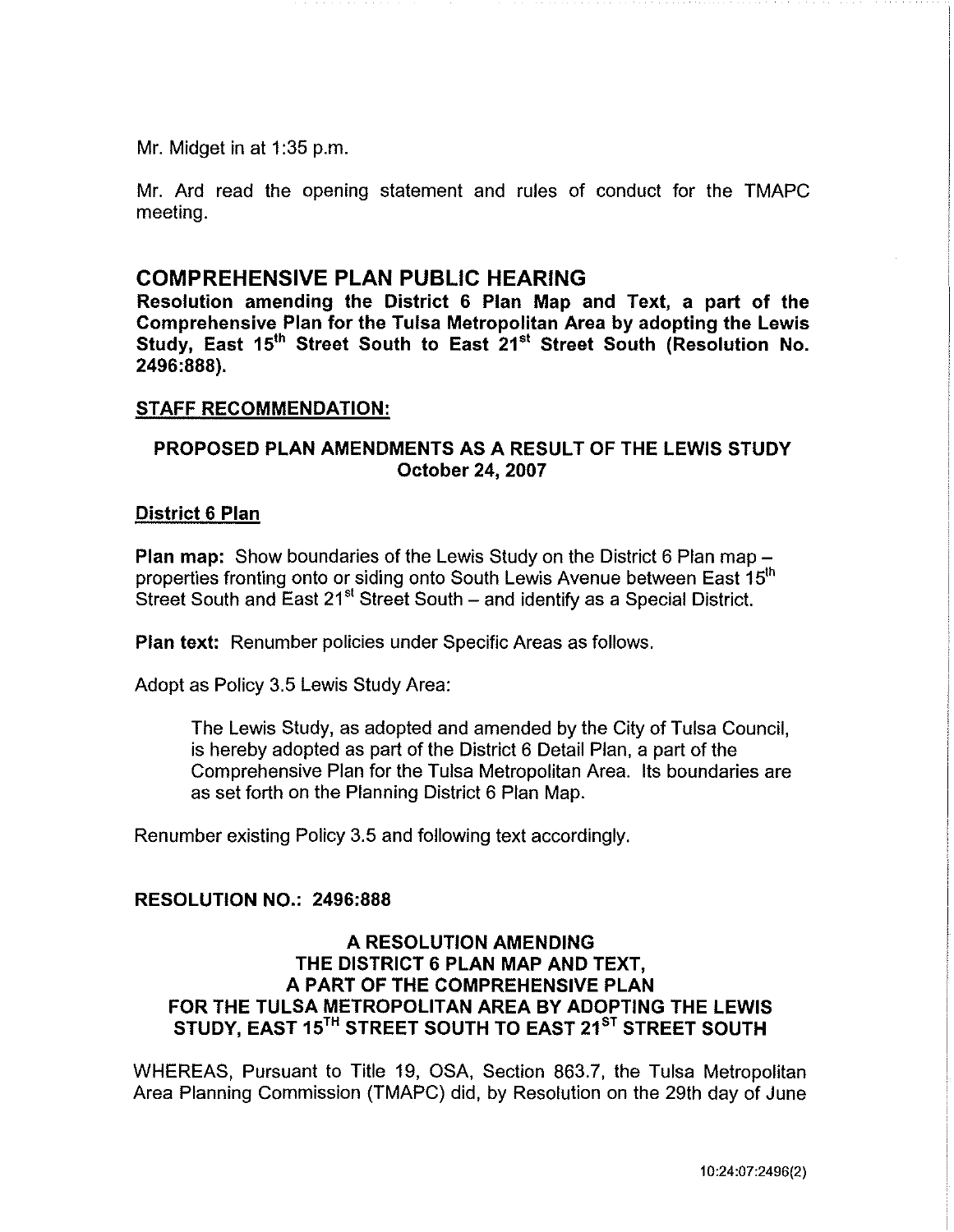1960, adopt a Comprehensive Plan for the Tulsa Metropolitan Area, which Plan was subsequently approved by the Mayor and Board of Commissioners of the City of Tulsa, Oklahoma, and by the Board of County Commissioners of Tulsa County, Oklahoma, and was filed of record in the Office of the County Clerk, Tulsa, Oklahoma, all according to law; and

WHEREAS, the TMAPC is required to prepare, adopt and amend, as needed, in whole or in part, an official Master Plan to guide the physical development of the Tulsa Metropolitan Area; and

WHEREAS, on the 25th day of August, 1976 this Commission, by Resolution No. 1126:438, did adopt the District 6 Plan Map and Text as a part of the Comprehensive Plan of the Tulsa Metropolitan Area, which was subsequently approved by the Mayor and Board of Commissioners of the City of Tulsa, Oklahoma, and by the Board of County Commissioners of Tulsa County, Oklahoma; and

WHEREAS, a Public Hearing was held on the 24th day of October, 2007, and after due study and deliberation, this Commission deems it advisable and in keeping with the purpose of this Commission, as set forth in Title 19, OSA, Section 863.7, to modify its previously adopted District 6 Plan Map by the following:

Indicating the boundaries of the Lewis Study as lots fronting or siding onto South Lewis Avenue between East 15<sup>th</sup> Street and East 21<sup>st</sup> Street as being the Lewis Avenue Special District.

And to modify the District 6 Plan Text by the following:

Add as Policy 3.5 Lewis Study Area

The Lewis Study, as adopted and amended by the City of Tulsa Council, is hereby adopted as part of the District 6 Detail Plan, a part of the Comprehensive Plan for the Tulsa Metropolitan Area. Its boundaries are as set forth on the Planning District 6 Plan Map.

Renumber existing Policy 3.5 and the following text accordingly.

NOW, THEREFORE, BE IT RESOLVED by the TMAPC, that the amendments to the District 6 Plan Map and Text, as set out herein, be and are hereby adopted as part of the District 6 Plan, a part of the Comprehensive Plan for the Tulsa Metropolitan Area.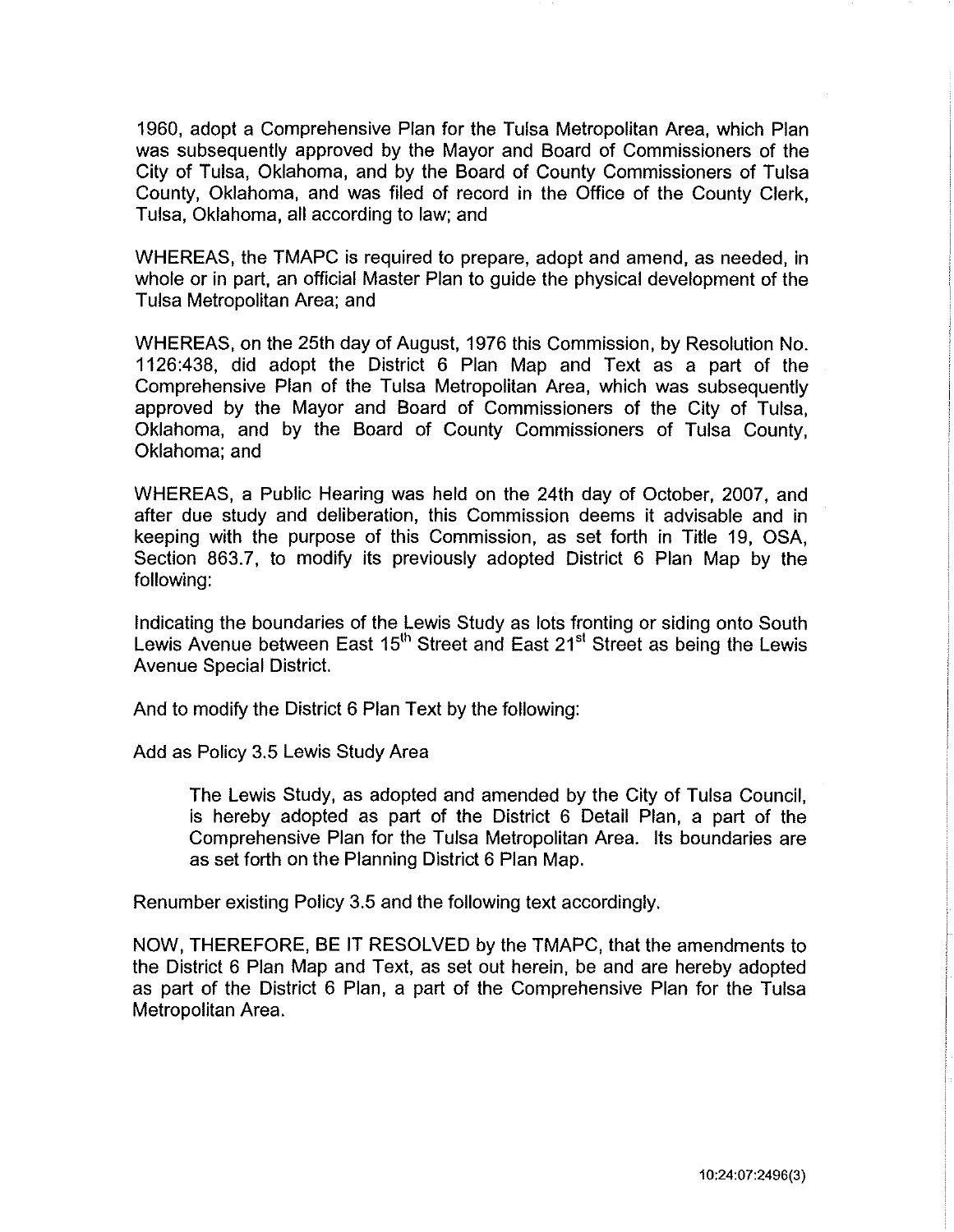# **Interested Parties Comments:**

**Susan McKee,** 1616 South Victor, 74104, Vice President of Yorktown Historic District, stated that she worked hard on this plan and requests that the Planning Commission approve it.

**Jim Lane, 2717 East 23<sup>rd</sup> Street, 74114, stated that he is in support of the** resolution and Lewis Study.

**Councilor Maria Barnes,** District 4, stated that she would like to see this passed and implemented. This is a great study and the neighborhood has worked very hard on this study.

#### **TMAPC COMMENTS:**

Mr. Shivel stated that under findings on page 4, there are several sentences referring to owner-occupied properties. The numbers conflict each other and it is confusing if there are six or five owner-occupied properties. In response, Ms. Matthews stated that she doesn't have an answer for that question, but she will look into it.

Mr. Ard stated that he doesn't believe that would prevent the Planning Commission from moving forward since it would be a clarification issue.

#### **TMAPC Action; 8 members present:**

On **MOTION of CANTRELL,** TMAPC voted **8-0-0** (Ard, Cantrell, Carnes, Harmon, Marshall, Midget, Shivel, Sparks "aye"; no "nays"; none "abstaining"; Cantees, McArtor, Miller "absent") to **APPROVE** the adoption of Resolution No 2496:888 to amend District 6 Plan Map and Text, a part of the Comprehensive Plan for the Tulsa Metropolitan Area by adopting the Lewis Study, East  $15<sup>th</sup>$ Street South to East 21<sup>st</sup> Street South per staff recommendation.

\* \* \* \* \* \* \* \* \* \* \* \*

# **CONSENT AGENDA**

All matters under "Consent" are considered by the Planning Commission to be routine and will be enacted by one motion. Any Planning Commission member may, however, remove an item by request.

2. **Crossroad Village-** (8419) Final Plat (PO 18) (CD 8) West of U.S. 169, South of East 91<sup>st</sup> Street

### **STAFF RECOMMENDATION:**

This plat consists of six lots in one block on 8.67 acres.

All release letters have been received and staff recommends **APPROVAL**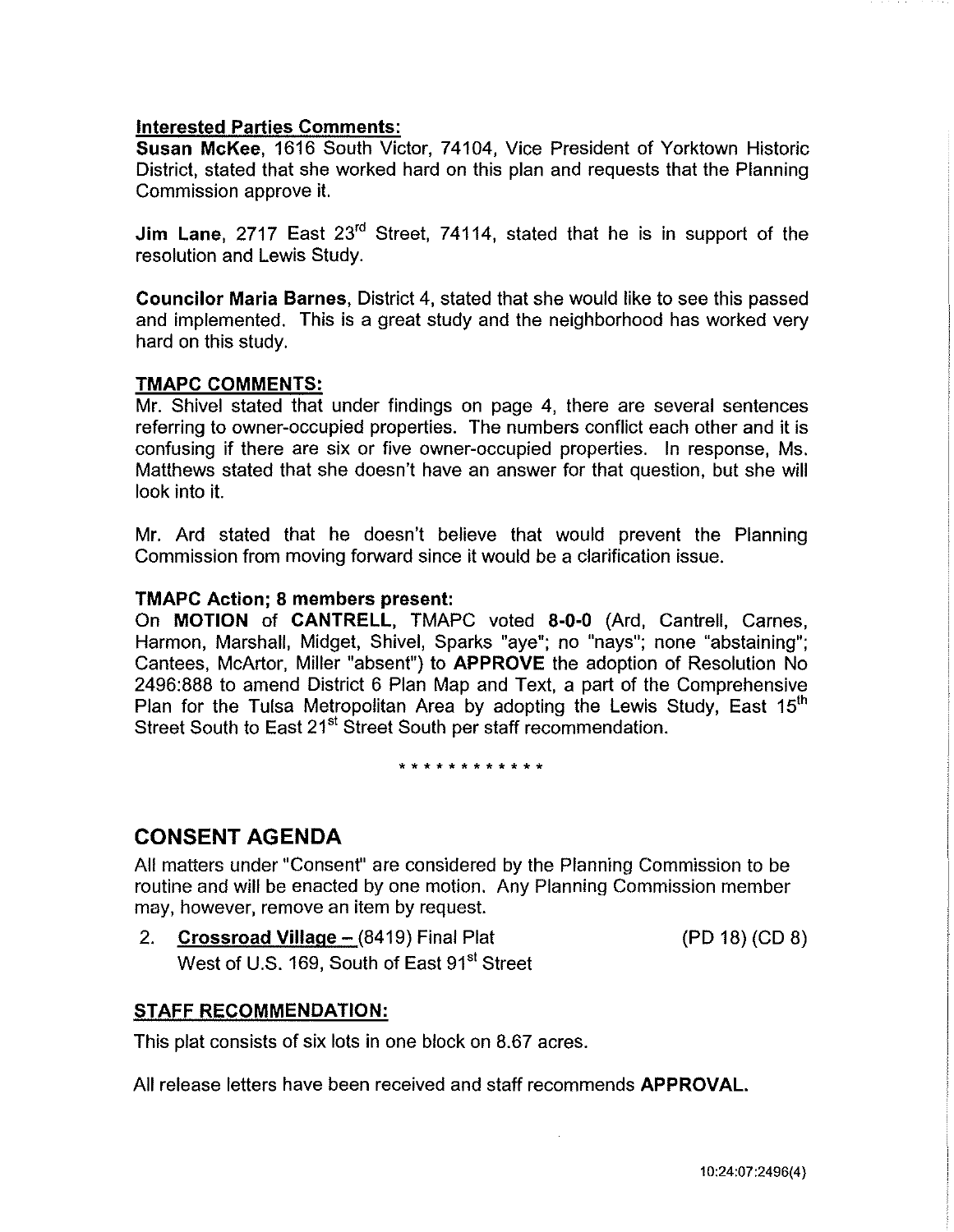- \* \* \* \* \* \* \* \* \* \* \* \*
- 3. **Metro Place-** (9405) Final Plat North of East 11<sup>th</sup> Street South, West of South 129th East Avenue

### **STAFF RECOMMENDATION:**

This plat consists of one lot in one block on 1.056 acres.

All release letters have been received and staff recommends **APPROVAL.** 

\*\*\*\*\*\*\*\*\*\*\*\*

4. **PUD-274-A-1- Roy D. Johnsen** 

(PD-18) (CD-9)

(PO 17) (CD 6)

North of northeast corner of 61<sup>st</sup> Street and Lewis Avenue (Minor Amendment to permit an increased floor area and the adjustment of internal development boundaries.)

#### **STAFF RECOMMENDATION:**

The applicant is requesting approval of a minor amendment to permit an increased floor area and the adjustment of internal development boundaries. PUD-274-A, a major amendment to PUD-274 permitted a Senior Care Center with a permitted floor area of 95,000 square feet on the 8.16 acre tract. The request is to increase the floor area of the Center to 105,000 square feet, an increase of 10,000 square feet or 10.5%. The adjustment of the internal development area boundaries would reduce Development Area A and increase Development Area E by approximately 1,225 square feet. This would have a negligible affect on the approved office development to the west, while increasing the Center development area.

Adjustments in the residential density and the non-residential intensity are permitted as minor amendments if the underlying zoning permits it and the increase does not exceed 15%. The underlying zoning would permit 153,113 square feet of floor area far more than the proposed 105,000 square feet. The boundary adjustment is to permit a more effective realignment of an interior access drive.

Therefore, staff recommends **APPROVAL** of the requested minor amendment finding that it is consistent with the approval guidelines for PUD minor amendments.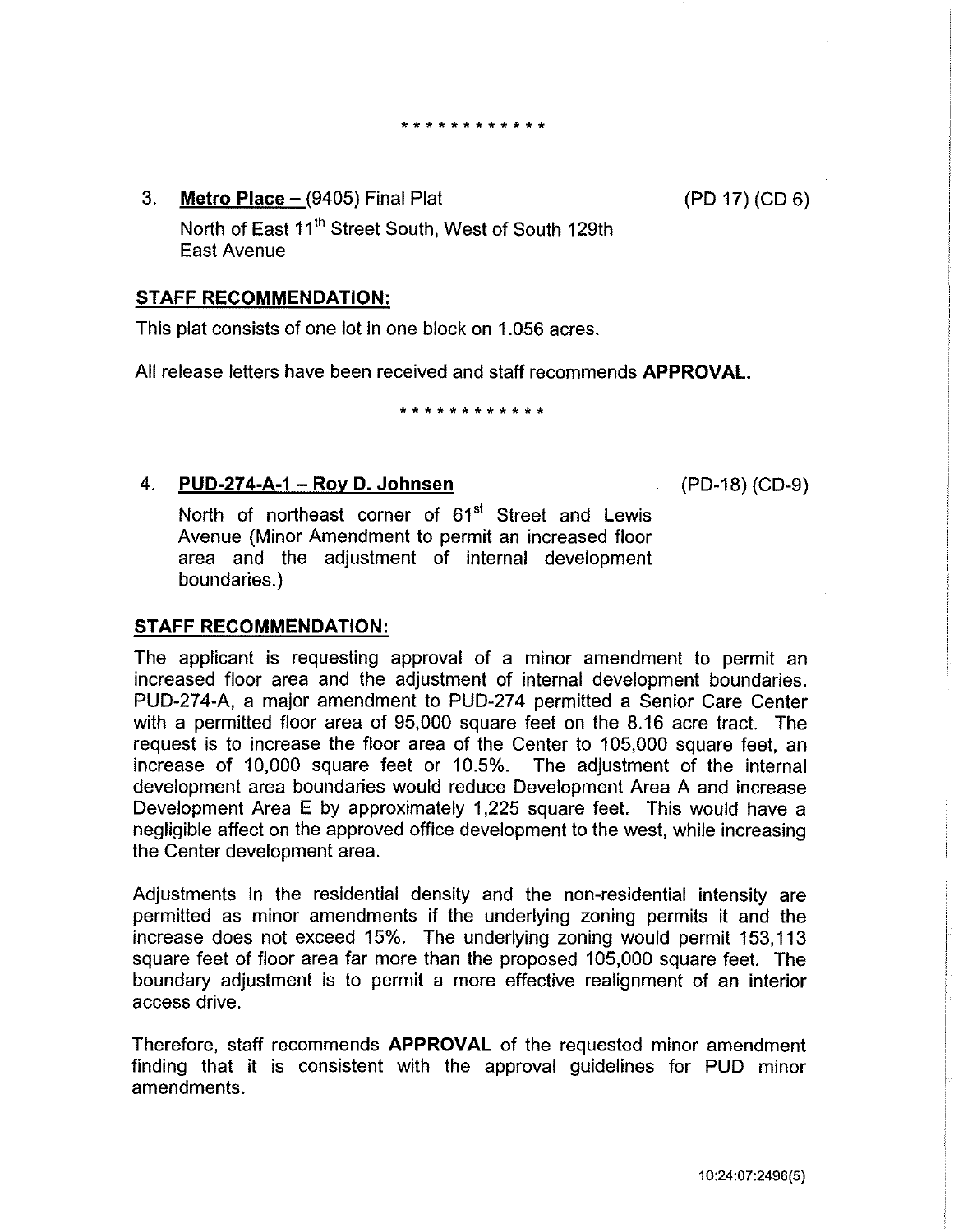#### \* \* \* \* \* \* \* \* \* \* \* \*

# 6. **Z-7008-SP-1 -Sack & Associates**

(PD-8) (CD-2)

South of the southeast corner of West 71<sup>st</sup> Street South and South Olympia Avenue/Lots 13 & 14, Block 2 (Corridor Detail Site Plan/Landscape Plan for Tulsa Hills Development.)

# **STAFF RECOMMENDATION:**

The applicant is requesting approval of a corridor detail site plan and landscape plan for Lots 13 and 14, Block 2, Tulsa Hills. The proposed use's, Use Unit 11, Offices and Studios , including Drive-thru Banking Facilities, Use Unit 12, Entertainment Establishments and Eating Establishments Other than Drive-ins, Use Unit 13, Convenience goods and Services, Use Unit 14, Shopping Goods and Services, and uses customarily accessory to the permitted uses are in conformance with Development Standards of Z-7008-SP-1, Corridor Plan.

The proposed building floor area (Lot  $13 - 8,964$  sq. ft.; Lot  $14 - 1,750$  sq. ft.) is less than the permitted 11 ,500 sq. ft. for the combined lots. The proposed building height of 26.5 feet is less than the permitted 35 feet. The proposed parking spaces of 104 spaces for the combined two lots exceed the required 95 spaces. The proposed setbacks exceed the minimum required setbacks. The site lighting complies with the pole height of 35 feet and the Kennebunkport standards.

The landscape plans for Lots 13 and 14 meet or exceed the minimum requirements for percentage of landscape area per lot and number of trees.

Therefore, staff recommends **APPROVAL** of the detail site and landscape plans for Lots 13 and 14, Block 2, Tulsa Hills.

(Note: Detail site plan and landscape plan approval does not constitute sign plan approval.)

The Planning Commission considered the consent agenda.

### **There were no interested parties wishing to speak.**

### **TMAPC Action; 8 members present:**

On **MOTION of CARNES,** TMAPC voted **8-0-0** (Ard, Cantrell, Carnes, Harmon, Marshall, Midget, Shivel, Sparks "aye"; no "nays"; none "abstaining"; Cantees, McArtor, Miller "absent") to **APPROVE** the consent agenda Items 2, 3, 4, and 6 per staff recommendation.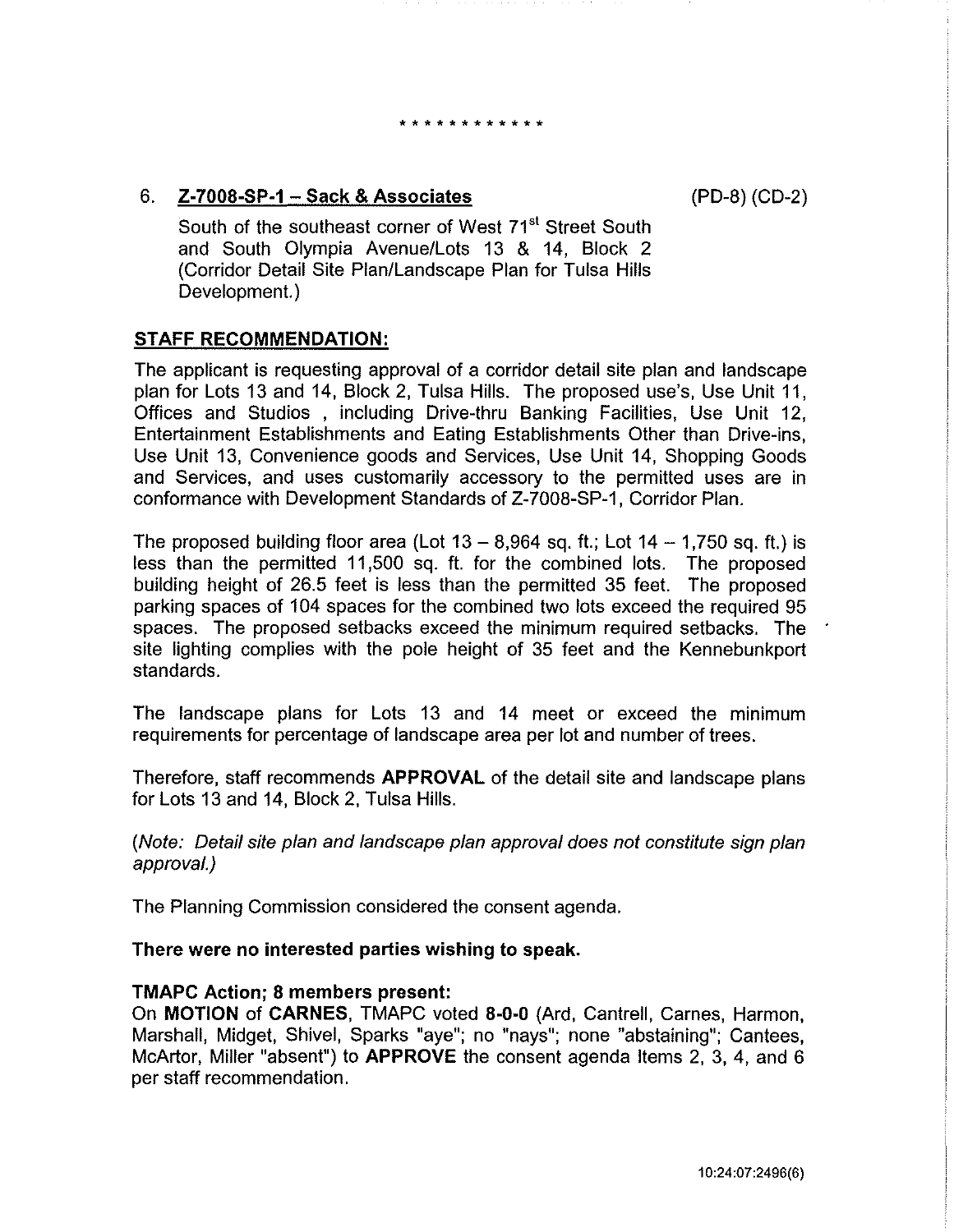#### \* \* \* \* \* \* \* \* \* \* \* \* \* \*

# **CONSIDERATION OF ITEMS REMOVED FROM THE CONSENT AGENDA**

# 5. **PUD-364-5 Architects Collective** (PD-26) (CD-8)

Northeast corner of East 101<sup>st</sup> Street South and South Mingo Road (Minor Amendment to permit the increased building height within 100 feet of the residential area, an increase in building height for buildings beyond the 100 feet and an increased height for the parking lot light poles.)

# **STAFF RECOMMENDATION:**

The applicant is requesting approval of a minor amendment to the approved conditions of PUD-364-3 to permit the increased building height within 100 feet of the residential area, an increase in building height for buildings beyond the 100 feet and an increased height for the parking lot light poles. The current requirement for one-story buildings within 100 feet of the residential area is 14 feet and the request is to increase it to 17 feet. The current height requirement for two-story buildings is 28 feet and the request is to allow a 40-foot height for towers as architectural features. The current height requirement for light poles is 12 feet and the applicant is requesting an increase to 25 feet subject to the "Kennebunkport" standards.

The request to increase the height from 14 feet to 17 feet within 100 feet of residential areas is minor and is acceptable based on the proposed elevations. The requested increase building height from 28 feet to 40 feet is to accommodate architectural design features not to add additional habitable floor area. The shopping center will be all single-story and the increase height to accommodate design features will not adversely impact the adjacent properties. The original height limitation on the parking lot light poles was an attempt to control light spillover by reducing the pole height. That is now controlled by applying the "Kennebunkport" standards.

Therefore, staff recommends **APPROVAL** of the requested minor amendment for PUD-364-5 as reflected on the accompanying exhibits.

Mr. Alberty explained the intent of height restrictions. In this instance the height restriction is going to be for architectural features and not habitable space, which is the justification staff had in making this a minor amendment. The other request is for the height increase for the light poles. When this PUD was originally approved it was prior to implementation of the Kennebunkport Formula. The objective in the past was to prevent spill-over lighting, ambient light onto adjacent properties. The best control at that time was to limit the height of the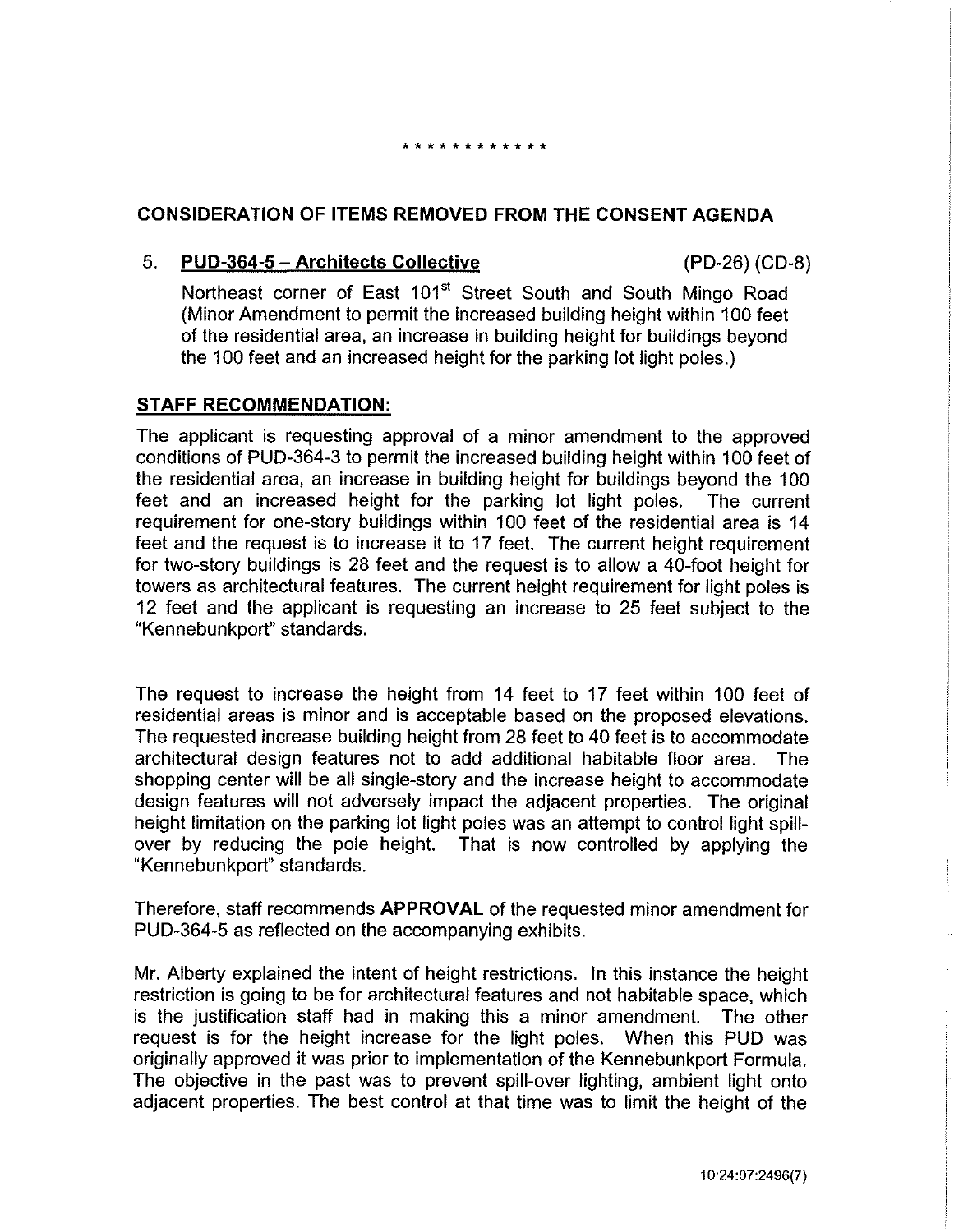light standards. Now there is a more complicated formula that accomplishes the same thing and thereby staff can approve raising light pole standards, providing all of the features are controlled. Staff is recommending approval of the minor amendment.

Mr. Alberty pointed out that when the PUD was originally approved in 1984, there was an RM-0, multifamily category, adjacent to the commercial. There was an anticipation of a transition from the commercial to the multifamily then to the single-family, but what happened was single-family homes were developed in multifamily-zoned areas. Staff believes that there is a reasonable transition and reasonable restrictions.

#### **Applicant's Comments:**

**Doug Collins,** 10025 South Braden Avenue, 74136, stated that the requested changes are required for development of the type of structure and commercial building that has been planned for the subject property. He wasn't aware that there was a height restriction on the lighting until it was discovered during the analysis of developing the subject property. He is satisfied that what he is offering will be effective for his development and the neighboring single-family homeowners.

#### **TMAPC COMMENTS:**

Ms. Cantrell asked the applicant if the lights in the back of the property would be at 25 feet in height. In response, Mr. Collins stated that the lighting will be in the parking field itself and the lights in the back will be totally different.

Mr. Alberty stated that the site plan is not before the Planning Commission today, but it has been submitted and it will be reviewed for the next meeting. Mr. Alberty displayed the detail site plan.

Mr. Marshall asked the applicant if there is any way that the 40 foot architectural feature can be reduced. In response, Mr. Mark Thomas, Architects Collective, 3508 East 75<sup>th</sup> Street, 74136, stated that a site plan has been submitted that shows the designated area for the 40-foot towers, which are the highest elements. There are only four areas with the 40-foot towers and they are all on the front of the project. The architectural features are in the range of 160 feet from the residential area. The building wasn't designed knowing that there were height restrictions on the subject property any higher than to accomplish the architectural features wanted. The height was established due to the gables and the signage for the tenants and how they work together to create a mission-style design.

Mr. Thomas explained what would be visible and wouldn't be visible to the adjacent neighborhood viewing from the back of the proposed building.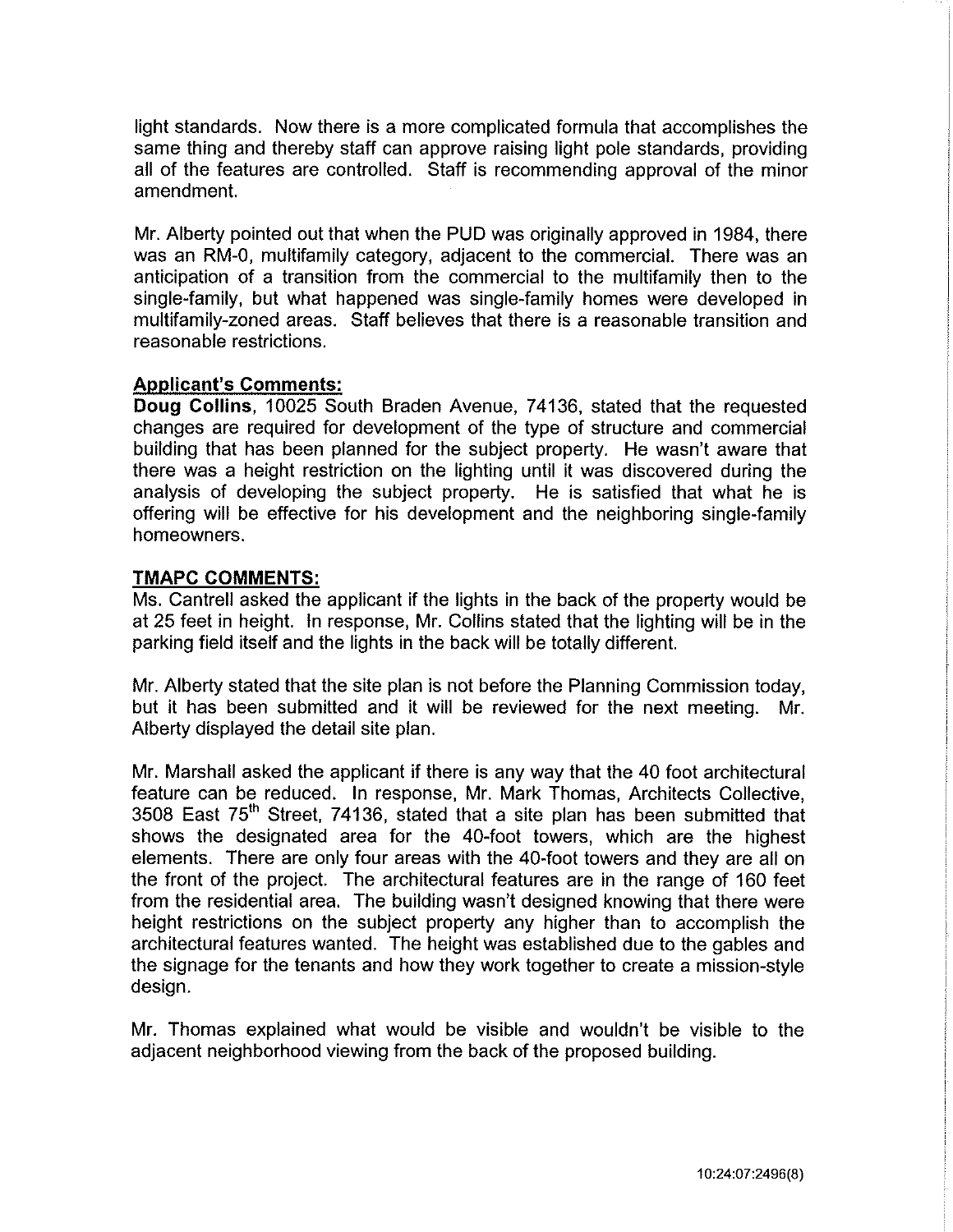Mr. Marshall commented that this proposal will decrease the value of the existing houses. In response, Mr. Thomas reminded Mr. Marshall that there is a detention area that is between the subject property and the homes, which is an additional buffer, as well as a landscaped buffer that will wrap around the subject property. Mr. Marshall stated that he believes that there will 100 feet between the homes and the proposed building. In response, Mr. Thomas stated that the back of the center from the property line is 100 feet and at the back corner it will be a larger area.

In response to Mr. Marshall, Mr. Thomas stated that the detention area will be a grassy area and it runs down the right property line to the east. This detention facility will discharge into the system and the lower-right hand corner of the subject property.

Mr. Marshall asked Mr. Thomas if he would consider planting three-inch circumference trees every 15 feet, so that in about three years they would completely hide the back. In response, Mr. Collins stated that there is already a plan to do this. He understands Mr. Marshall's concerns because he lives in a neighborhood that backs up to a retail center. Mr. Collins further stated that he has not seen any decrease in home values and seems to be an advantage that it does back up to a shopping center. Mr. Marshall referenced Yale Cleaners as example of how to plant the trees and install a fence in order to hide the view from the homes.

### **Interested Parties Opposina PUD-364-5:**

**Renee Ibrahim,** 10024 S. 99<sup>th</sup> East Avenue, 74133 (submitted a petition (A-1), **Jason Westmeyer, D.C.,** 9944 South 99<sup>th</sup> East Avenue, 74133; John Cotter, 10012 South 99<sup>th</sup> East Avenue, 74133.

#### **Interested Parties Opposing PUD-364-5 Comments:**

Do not want lights or structure at the height proposed; already have light spillage from the Quik-Trip at 101<sup>st</sup> and Mingo; trees are a good idea except in the winter when they lose their leaves, then lights spillage comes through; keep the current restrictions and do not allow the requested heights; drainage concerns; concerned with the height of the structures; detention pond needs to be developed due to water runoff into his backyard; concerned that the detention pond will attract mosquitoes; prefer a wall rather than a wood fence; concerned with noise from dumpster trucks and deliveries; concerned with the values of houses diminishing; concerned with the height of the buildings and lights; knew there was commercial property adjacent to neighborhood, but have concerns with this development; prefer that large trees are planted and not saplings.

### **TMAPC COMMENTS:**

Mr. Ard stated that stormwater issues are handled by the City and as the property goes through the development stages, the applicant will have to show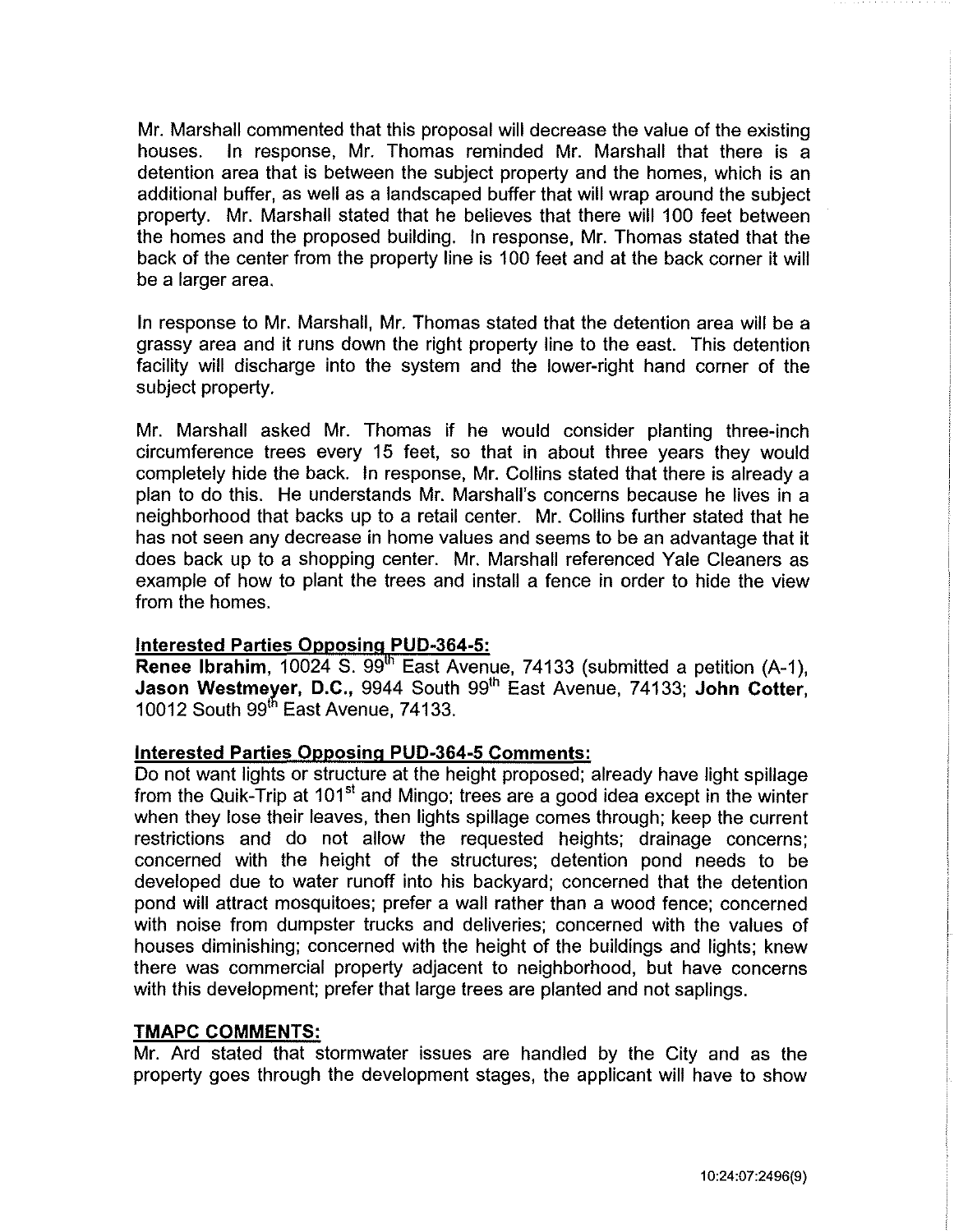that he will not create additional water runoff over what exists. Stormwater issues are out of the Planning Commission's purview.

Ms. Cantrell asked Ms. Ibrahim if the discussion today regarding the lights and trees have alleviated some of her concerns. In response, Ms. Ibrahim stated that is possible, but she isn't sure because it is hard to tell from the plans. Ms. Cantrell stated that the Kennebunkport Formula is supposed to ensure that the lights do not come into neighbor's yards and that it is directed downward. The applicant is asking for this increase because this formula didn't apply earlier. Ms. Cantrell commented that perhaps when Quik-Trip was developed, they didn't have the Kennebunkport Formula in place. Ms. Cantrell stated that she believes that the proposal will give more protection than the lower poles without the Kennebunkport Formula.

Mr. Collins stated that when he recognized the opportunity for the subject property, he anticipated that the homeowners would be customers of the tenants. Therefore, he doesn't want to do anything that would make that unpleasant. He sent invitations to everyone in Millicent Crossing to review the plans and go over issues. Everything that runs across the property does end up at the back door of the homeowners who live along the fence line. Stormwater detention plan will actually absorb and collect all of the water and direct it away from Millicent Crossing. The drainage of the land will actually be improved. The meeting will be held November 6, 2007 at Cedar Ridge Country Club from 4:00 p.m. to 6:00 p.m.

In response to Mr. Ard, Mr. Alberty stated that the Planning Commission has adopted a policy that when retail abuts single-family, it requires a six-foot masonry fence and wall. The most recent case is Tulsa Hills.

Mr. Carnes stated that he would agree with staff regarding the height of the architectural structures. This looks like it will be a beautiful shopping center and this is not for use, but strictly architecture.

Mr. Carnes moved to approve the minor amendment per staff recommendation. Mr. Midget seconded.

Mr. Marshall stated that he doesn't agree with Mr. Carnes and what they are doing is asking for a 42% increase in the height and 108% increase on the lighting. He doesn't think the lighting has that much to do with it and it can be controlled. Mr. Marshall expressed concerns with the abutting neighbors being able to see the 40-foot structure. Mr. Marshall cited the requests that he is in agreement with and the requests that is against.

Mr. Midget stated that it was his understanding that the proposed trees in the back were to serve two purposes, lighting and to camouflage the structure. He explained that he seconded Mr. Carnes motion, believing that it was part of this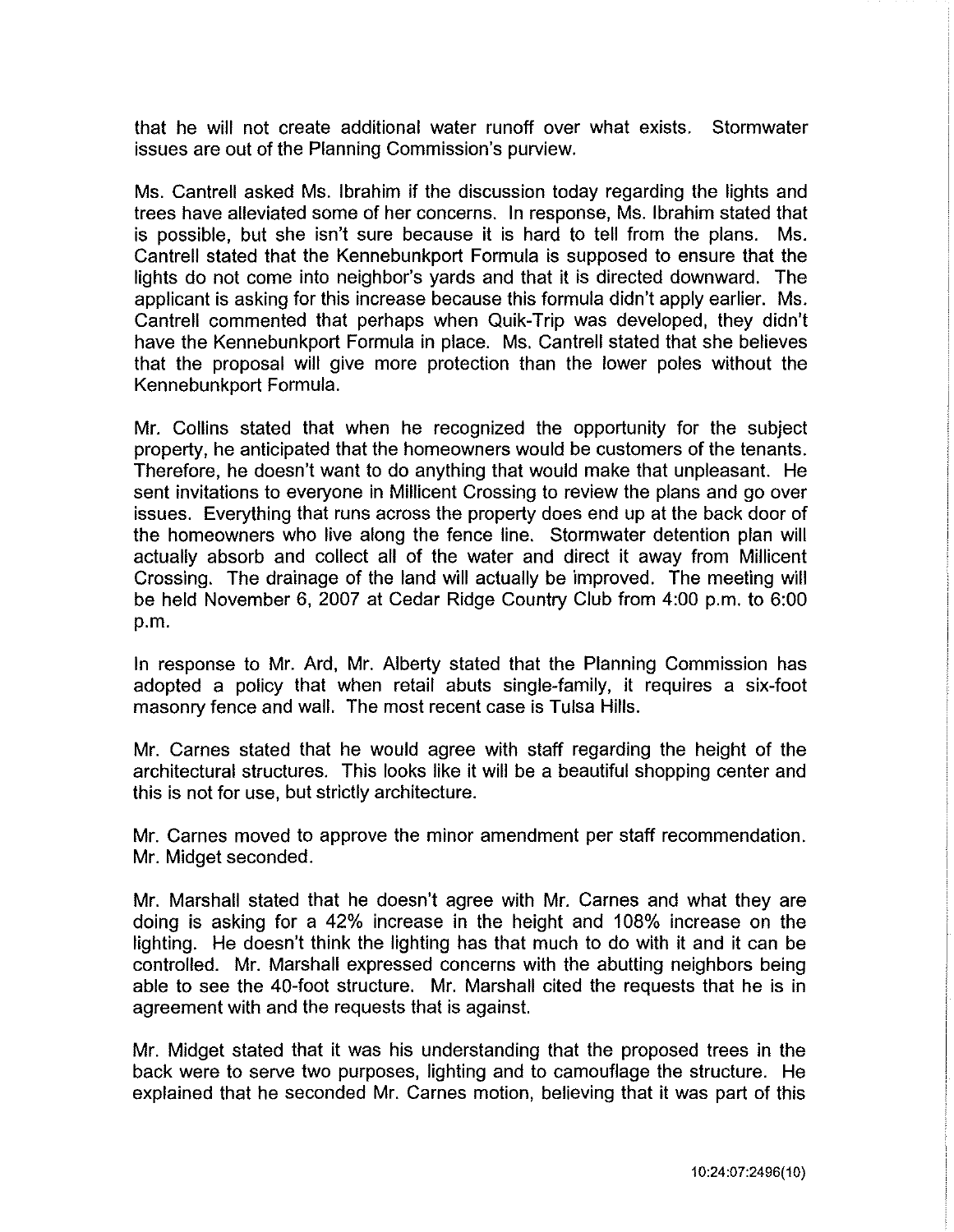application, but perhaps that is for detail site plan review. Perhaps this could be included in this motion.

Ms. Cantrell stated that the 40 feet request is only five feet higher than a house would be allowed and she doesn't believe that the 40-foot increase is significant. The highest point is 160 feet from the nearest property line. With the trees, the masonry wall and control of the light spillage, this will be an appropriate amendment.

Mr. Collins stated that the lights will be on the back of the building and not on poles. The lights will be in a fashion where they will not shine into the residential areas. He commented the he doesn't need the minor amendment to have the 40-foot architectural feature because he can do that now. The minor amendment is to cover an area that is adjacent to the lots on the north side of the subject property because in the PUD there is a 14-foot height restriction and he is asking for another three feet for a distance of 150 feet. Three feet are needed for the roof line at that point.

Mr. Alberty stated that the current PUD restricts heights to 28 feet and it is twostory. Even though the applicant is asking for 40 feet, he believes everyone understands that it is not the building itself, but an architectural feature in four different areas. The proposed building is all one story in height. There is a provision in the Code to allow the applicant to do 150% of the height if it is not habitable. Since the architectural features are not habitable, then it is true that with straight zoning the applicant to do this without an amendment.

Mr. Sparks stated that he understood the same thing Mr. Alberty just mentioned regarding the structure not being habitable and one can increase it 150%.

Mr. Ard stated that if some language about the trees could be added regarding the buffer area, then he believes these structures are far enough away from the neighbors. There will not be any windows looking out over the neighbor's back yards and the lighting can be a better plan than the previous plan before the Kennebunkport Formula was put in place.

Mr. Marshall suggested that the neighbors start planting trees in their own yards to help block the view because it looks like this is going to pass.

Mr. Alberty stated that the Zoning Code has a list of acceptable trees and that is why it is required that a licensed professional specify a landscape plan. The landscape plan is required before an occupancy permit is issued. Mr. Alberty reminded the Planning Commission that the applicant will have to submit a detail site plan, lighting plan, landscape plan and sign plan before receiving his occupancy permit. Mr. Alberty cited the Zoning Code regarding height restrictions and allowances for architectural features, Section 208.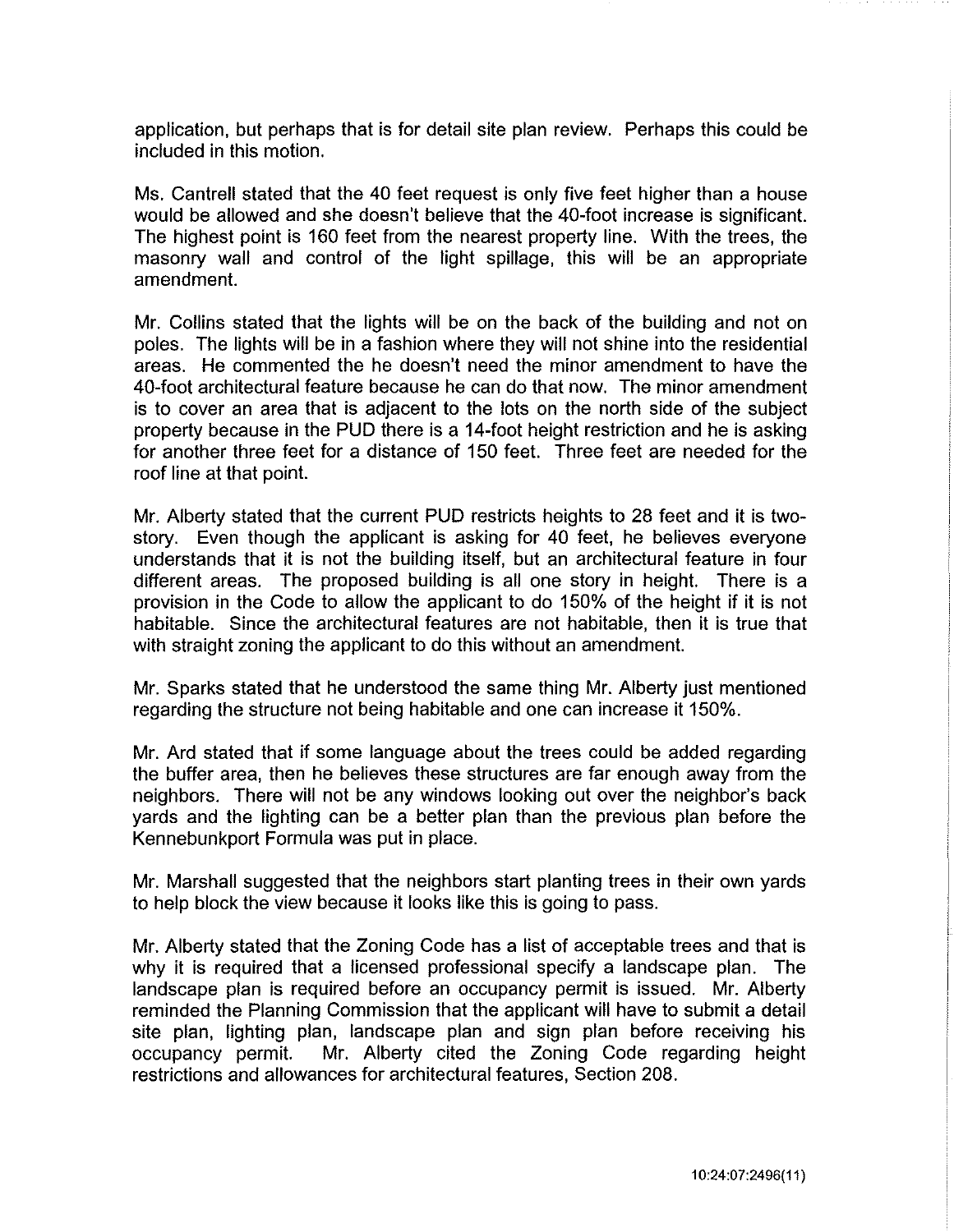### **TMAPC Action; 8 members present:**

On **MOTION of CARNES,** TMAPC voted **7-1-0** (Ard, Carnes, Cantrell, Harmon, Midget, Shivel, Sparks "aye"; Marshall "nay"; none "abstaining"; Cantees, McArtor, Miller "absent") to **APPROVE** the minor amendment for PUD-364-5 per staff recommendation.

\* \* \* \* \* \* \* \* \* \* \* \*

# **PUBLIC HEARING**

|  | Application No.: PUD-533-B-2            |
|--|-----------------------------------------|
|  | <b>Applicant: Sack &amp; Associates</b> |

(PD-5) (CD-5)

**MINOR AMENDMENT** 

**Location:** Northeast corner of 27<sup>th</sup> Street South and Skelly Drive (I-44) service road.

### **STAFF RECOMMENDATION:**

Ms. Matthews stated that the applicant has requested a continuance for this item to November 7, 2007.

#### **There were no interested parties wishing to speak.**

#### **TMAPC Action; 8 members present:**

On **MOTION of MIDGET,** TMAPC voted **8-0-0** (Ard, Cantrell, Carnes, Harmon, Marshall, Midget, Shivel, Sparks "aye"; no "nays"; none "abstaining"; Cantees, McArtor, Miller "absent") to **CONTINUE** the minor amendment for PUD-533-B-2 to November 7, 2007.

\* \* \* \* \* \* \* \* \* \* \* \*

Application No.: PUD-397-A-1 MINOR AMENDMENT

**Applicant:** Claude Neon Federal/ONB Bank (PD-18) (CD-7)

**Location:** Southeast corner of 61<sup>st</sup> Street and 90<sup>th</sup> East Avenue

### **STAFF RECOMMENDATION:**

The applicant is requesting approval of a minor amendment to permit the increase of the permitted square footage of the existing ground sign to 86.5 square feet. The approved sign plan for the property was for 48 square feet and 20 feet in height approved on March 31, 1998. The applicant states that the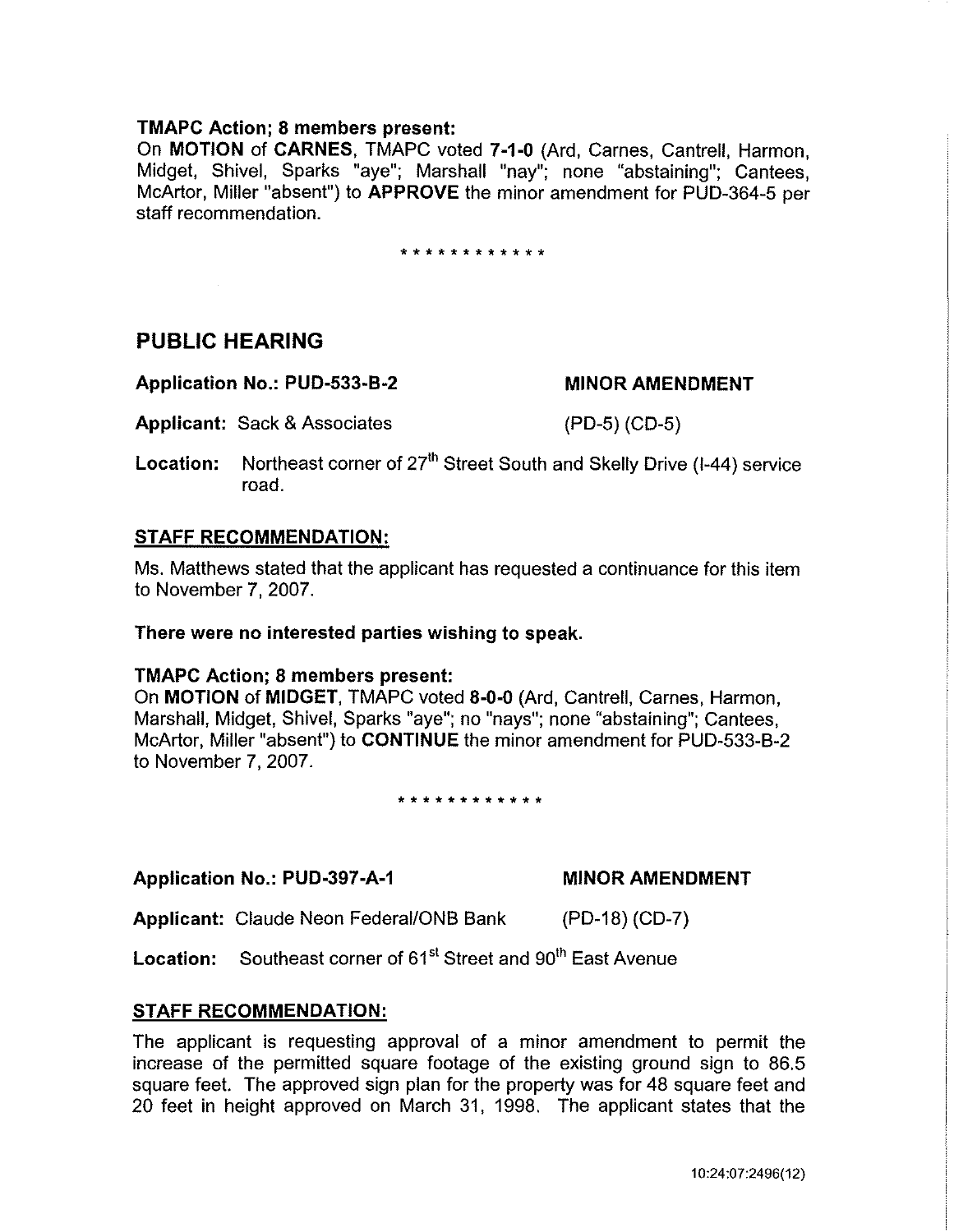existing sign is 80 square feet which exceeds the approved PUD sign plan. An application before the Board of Adjustment to increase the square footage was approved on Case No. 20571 to 75.5 square feet on October 9, 2007. However that approval only gives the applicant the right to request an additional square footage, through a PUD minor amendment, beyond what the Zoning Code permits by right. The requested increase in sign square footage exceeds the permitted 50 square feet based on 2/10 times 250' of frontage. The requested 86.5 square feet is not in conformance with Development Standards of PUD-397.

Therefore, staff recommends **DENIAL** of the requested minor amendment to PUD-397.

#### **Applicant's Comments:**

**James Adair.** 7508 East 77<sup>th</sup> Street, 74133, stated that he doesn't know how, but about ten years ago a sign permit application was applied for Community Bank and the City of Tulsa issued a permit for 80 square foot of signage, including a time and temperature unit. After reviewing the PUD file it was discovered that it is a 50-foot maximum. This wasn't done on purpose nor done without a permit. After finding out the 50-foot maximum, he discussed this with the owners of the bank and determined that there wasn't a hardship and the request for the electronic message center is being withdrawn. Mr. Adair proposed more than 50 square feet, but the sign cabinet matches the requirement of 50 square feet. The brick cover is an existing cover and the Sign Inspector stated that if "East Tulsa" and "ATM" were removed then the green ornament design would not be counted as square footage. He is requesting to comply with the PUD of the sign on top of the brick cover and to allow the additional identification of the existing pylon to put the stylized symbol in green and the letters to identify East Tulsa and that there is an ATM. Mr. Adair submitted a picture of the existing sign (Exhibit B-1).

#### **TMAPC COMMENTS:**

Mr. Ard asked what for the total square footage of the green sign and the identification information. In response, Mr. Adair stated that it would be 74 square feet. The sign on top is a constant light and the lettering on the pylon cover is aluminum and will not be lighted. There will not be any lighting in place to light the pylon and there is landscaping around the pylon that wouldn't allow the lighting. He would have no problem that there would be a restriction that the pylon would never be ground lighted.

Mr. Sparks asked what the square footage for the existing sign. In response, Mr. Adair stated that the existing sign is 80 square feet including the time and temperature unit. The Transfund sign is approximately a 2 x 5 sign, which is an additional ten square feet. There is approximately 90 square feet of signage presently on the Community Bank sign.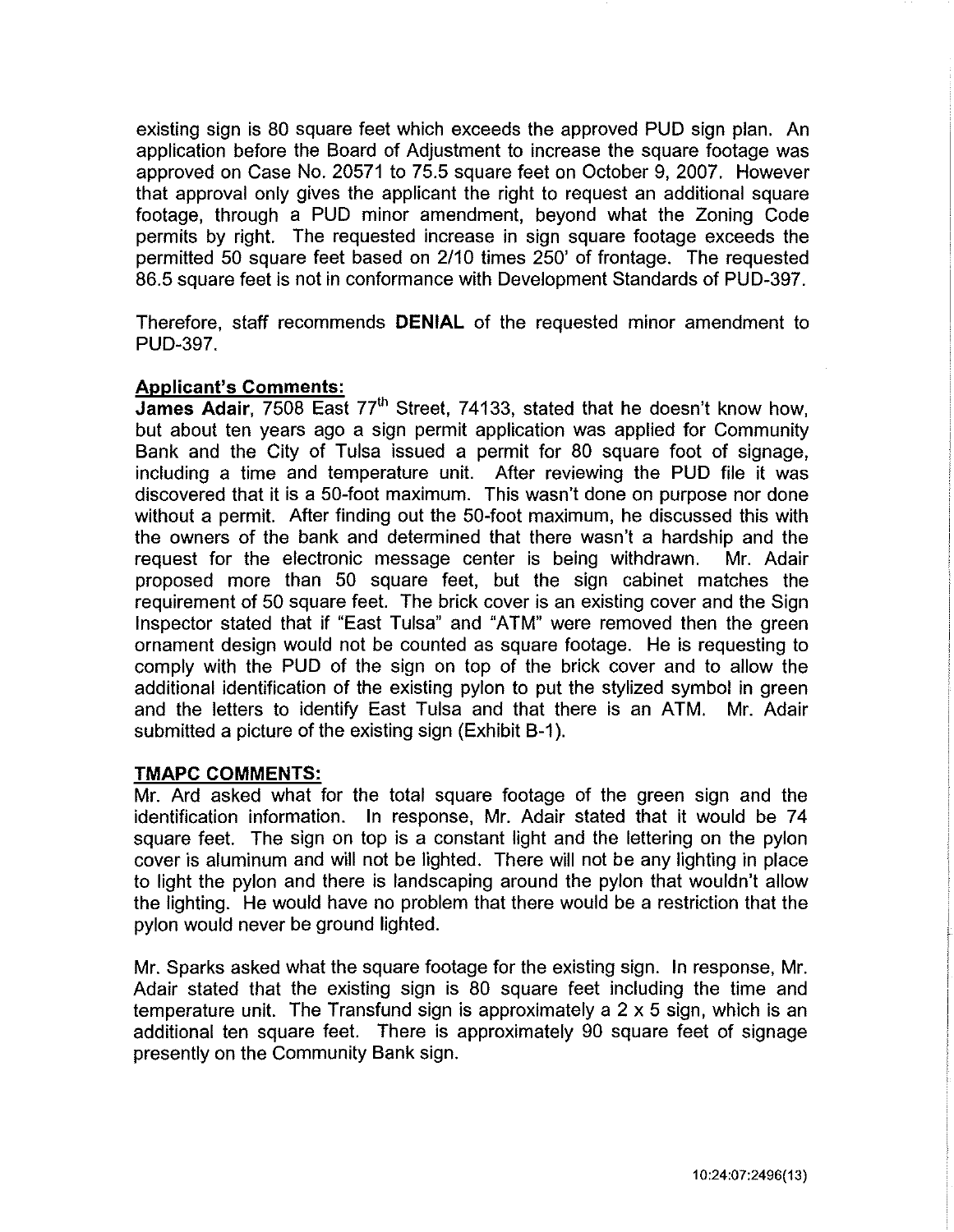Mr. Ard asked staff if the brick pylon is considered or just the actual sign face. In response. Ms. Matthews stated that she doesn't believe the sign stand is considered.

Ms. Cantrell asked if there are wall signs and how much is permitted. In response, Mr. Adair stated that there are no wall signs at this location. The permit application states that one can either have a wall sign or a free standing sign, but not both.

Mr. Sparks asked if staff has had a chance to look at the sign that is being proposed today. In response, Mr. Alberty stated that staff reviewed it for the BOA application and he believes that Mr. Adair has done a good job of trying to comply with the Code requirements.

Mr. Alberty stated that his is a dilemma that the City of Tulsa has found itself in due to the fact that they did not staff Sign Inspectors. Staff had a difficult period of time between the time that the Planning Commission approved a sign and from the time it was permitted. There was an individual at the City that was overworked and giving permits and doing sign inspections, which made this very difficult. There is really no one to blame here other than the fact that what was actually permitted did not meet what the Planning Commission had approved. Mr. Adair is trying to work on a compromise and the BOA approved it.

Mr. Sparks stated that the proposal looks better than what is there now and it is an attractive sign.

Mr. Carnes stated that this sign will be an improvement over the existing signage. He would be in favor of this proposal.

Ms. Cantrell stated that she doesn't believe something should be voted for simply because it looks better than the existing signage. It is important to do it right and not just a little bit better than the existing signage. Ms. Cantrell stated that she doesn't have a problem with the subject proposal because the face of the signage is smaller.

Mr. Ard agreed with Ms. Cantrell.

Mr. Adair stated that the owners want to do what is right and request relief.

Mr. Harmon stated that he will be abstaining because he is under consulting contract with this bank.